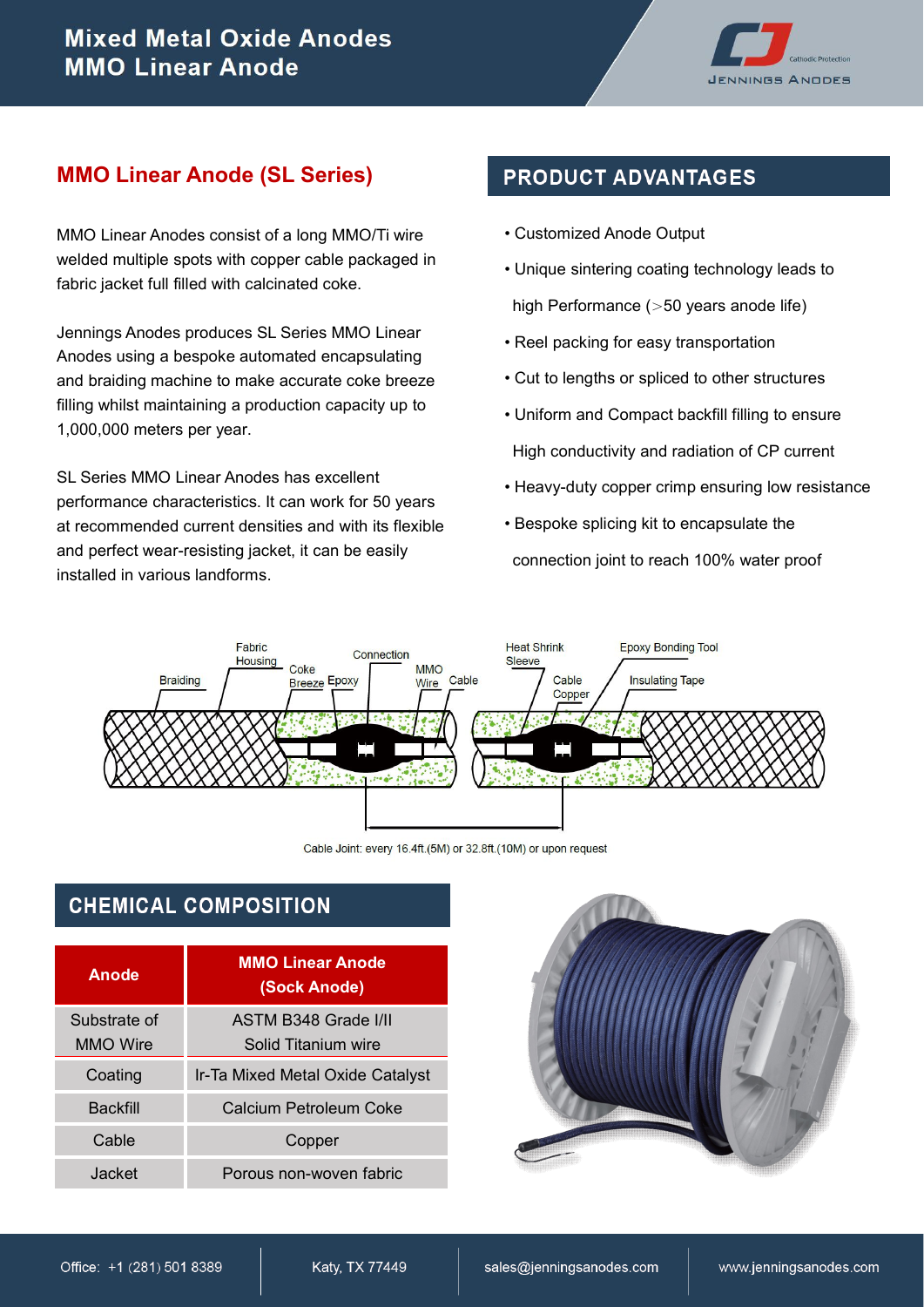

# ELECTROCHEMICAL PROPERTIES

| <b>Property</b>                 | <b>Testing Standards</b>                               | <b>Testing Results</b>              |  |  |
|---------------------------------|--------------------------------------------------------|-------------------------------------|--|--|
| <b>1.Cable Copper Conductor</b> |                                                        |                                     |  |  |
| <b>Dimension</b>                | <b>ASTM B - 263</b>                                    | #6 AWG (Standard)                   |  |  |
| <b>Connection Resistance</b>    | <b>ASTM B - 193</b>                                    | $3.08 \times 10^{-3}$ Ohm.m         |  |  |
| 2. MMO Wire                     |                                                        |                                     |  |  |
| <b>Dimension</b>                | <b>ASTM B - 348</b>                                    | 1.0mm/2.0mm/3.0mm                   |  |  |
| <b>Volume Resistivity</b>       | <b>ASTM B - 193</b>                                    | $9 - 11 \text{ m}\Omega \text{ cm}$ |  |  |
| 3. Coke Breeze Backfill         |                                                        |                                     |  |  |
| <b>Fixed Carbon</b>             | <b>ASTM D - 172</b>                                    | 98.5% Min.                          |  |  |
| Resistivity                     | G.L.C.-C-12A, 10 bar (145psi)<br>@23℃ (73°F)           | $0.1 \Omega$ .cm                    |  |  |
| 4. Cable Joint                  |                                                        |                                     |  |  |
| Resistivity                     | <b>ASTM B - 193</b>                                    | 1.0 m $\Omega$ Max.                 |  |  |
| 5. Fabric Jacket                |                                                        |                                     |  |  |
| Weight                          | 80g/m2 Min.                                            | 80g/m2                              |  |  |
| <b>Bursting Strength</b>        | <b>ISO 3303</b>                                        | 500N Min.                           |  |  |
| <b>Abrasion Resistance</b>      | <b>ASTM D - 4157</b>                                   | 100 Cycles to Failure               |  |  |
| <b>Fluid Resistance</b>         | 6 months Immersion Test<br><b>PASS</b>                 |                                     |  |  |
| <b>Chlorine Resistance</b>      | 6 months Immersion Test                                | <b>PASS</b>                         |  |  |
| <b>UV Resistance</b>            | STM G-53: 8 hours @60℃ (140°F)<br>4 hours @50℃ (122°F) | 55% Tear Strength Loss              |  |  |

# **SPECIFICATION**

| <b>Anode Model</b>         | <b>MMO Wire</b><br><b>Diameter</b> | <b>Cable Specification</b><br><b>Current Output Rating</b> |                        | <b>Life Expectancy</b> |
|----------------------------|------------------------------------|------------------------------------------------------------|------------------------|------------------------|
| JA - MMO - SuperLinear100  | $1.5$ mm                           | #6 PVDF/HMWPE                                              | 100mA/ft (327mA/m)     | $≥25$ yrs.             |
| JA - MMO - SuperLinear 300 | 3.0 <sub>mm</sub>                  | #6 PVDF/HMWPE                                              | 300 m A/ft (983 m A/m) | $≥25$ yrs.             |